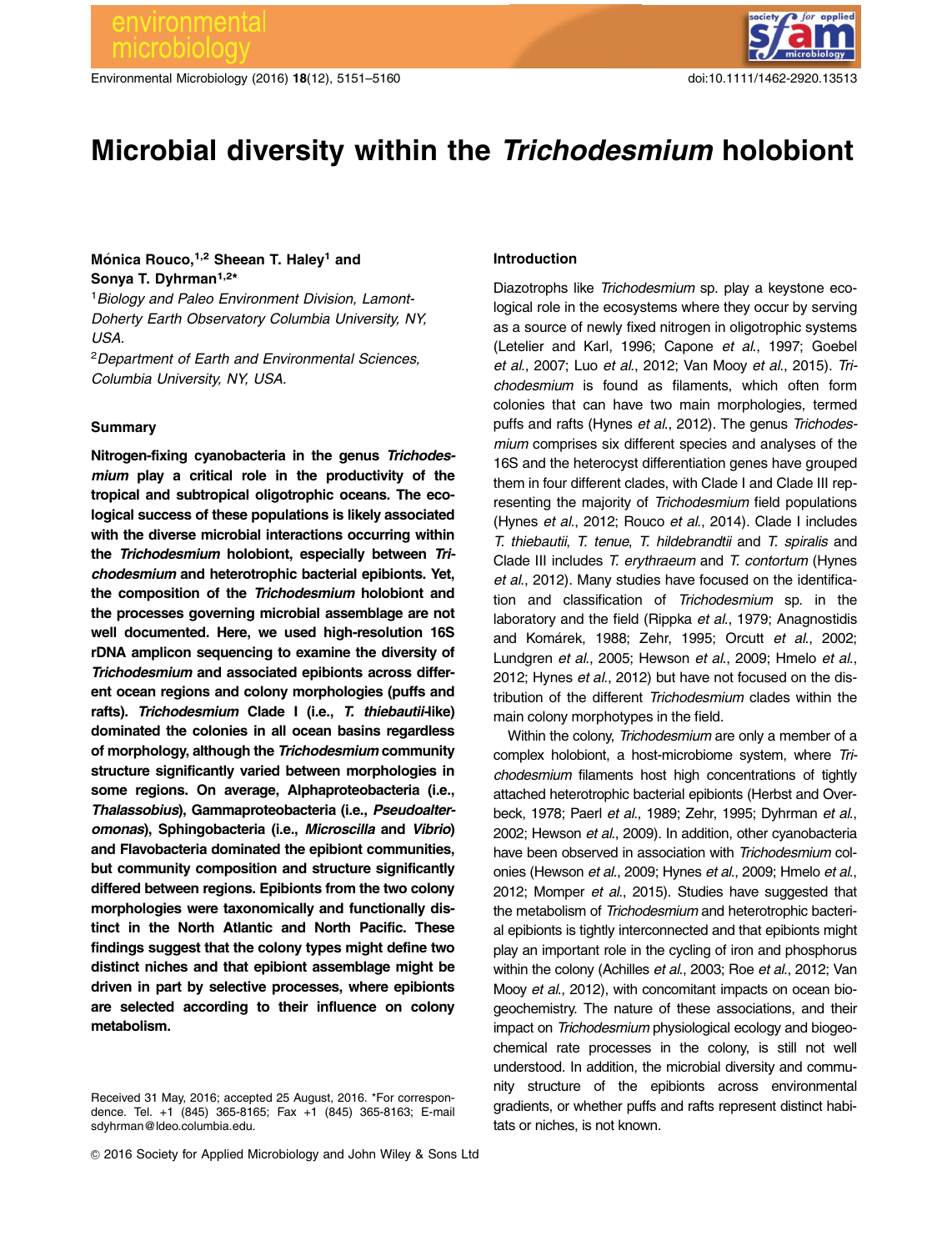5152 M. Rouco, S. T. Haley and S. T. Dyhrman



Fig. 1. Relative abundance of Trichodesmium clade I, III and IV rDNA 16S sequences. a. Averaged relative abundance as a function of ocean basin and colony morphology. Error bars represent the standard error of the mean. *p*-values resulting from within ocean Permanova analyses on Bray– Curtis dissimilarity matrices are shown on top of the graph. b. Heatmap of the inter-sample variability during each cruise. NAtl (North Atlantic), NPac (North Pacific), SPac (South Pacific).

In general, similar processes to those influencing  $\beta$ diversity (variation in community composition across landscape) in macroscopic communities can also shape microbial community assemblages and microbial consortia composition (Hanson et al., 2012; Nemergut et al., 2013; Morris and Hmelo, 2014). If neutral processes govern, biodiversity would arise at random, with organisms at the same trophic level roughly equivalent with respect to fitness within an environment (Hubbell, 2001). In such cases, Trichodesmium colonization might result from random habitat discovery by members of the metacommunity, dependent on dispersal rate and habitat affinity (Morris and Hmelo, 2014). In addition,  $\beta$ -diversity could be driven by neutral processes of speciation and drift events due to dispersal limitation (Bell, 2010). Alternatively, if selective or deterministic processes dominate, as proposed by the Baas-Becking's hypothesis 'everything is everywhere and the environment selects' (De Wit and Bouvier, 2006), then Trichodesmium epibiont composition will be driven by the differential adaptation of microbes to local environmental conditions and the niche space provided by the colony, as defined by resource competition ability. It has been suggested that both neutral and selective processes likely operate in combination to create and maintain microbial diversity (Nemergut et al., 2013; Morris and Hmelo, 2014), but this has not been examined in the context of the Trichodesmium holobiont.

In this study, rDNA 16S amplicons from Trichodesmium puff and Trichodesmium raft colonies were sequenced from samples collected in the North Atlantic, South Pacific and North Pacific oceans. The study was designed to evaluate the composition of the holobiont as a function of colony morphology and ocean basin and to investigate which evolutionary processes might drive epibiont community assembly within the Trichodesmium holobiont.

## Results and discussion

A total of 27 Trichodesmium samples were collected from the North Atlantic, North Pacific and South Pacific oceans

(Supporting Information Fig. S1), rinsed several times to avoid contamination and separated by colony morphology. The diversity of the Trichodesmium holobiont was examined to ascertain the extent to which these communities varied between colony morphology and ocean region using high-throughput 16S rDNA amplicon sequencing. This approach ensured robust coverage for all samples in this study, with Good's coverage estimator ranging from 0.94 to 0.98 (Supporting Information Table S1). Overall, the Trichodesmium holobiont was comprised primarily of Trichodesmium spp. (66.7%) and heterotrophic bacterial epibionts (31.8%), with a low contribution of other organisms such as Archaea or the chloroplasts of eukaryotic phytoplankton (1.5%).

## Trichodesmium diversity as a function of colony morphology and ocean region

While there are several described species of Trichodesmium, falling into four major clades (Hynes et al., 2012), field studies rarely distinguish beyond the genus level. Of the Trichodesmium sequences, >97% mapped to one of the three Trichodesmium sp. clades assessed (Supporting Information Table S2). Clade I dominated all samples (>80%) (Fig. 1), as has previously been observed in the North Atlantic using 16S rDNA clone libraries (Hmelo et al., 2012), and clade specific qPCR (Rouco et al., 2014). The dominance of Clade I in the other ocean regions suggests that care must be taken in extrapolating culture results from studies of the genome type strain T. erythraeum IMS101 to the field, as it is a representative of Clade III. Despite the dominance of Clade I across all ocean basins, the other Clades were routinely detected, particularly in samples of the raft morphology from the North Atlantic and North Pacific (Fig. 1). For example, the relative abundance of Clade III in North Atlantic puffs was always less than 1%, but Clade III represented  $\sim$ 38 and  $\sim$  50% of the population in two of the North Atlantic raft samples. The clade diversity of the Trichodesmium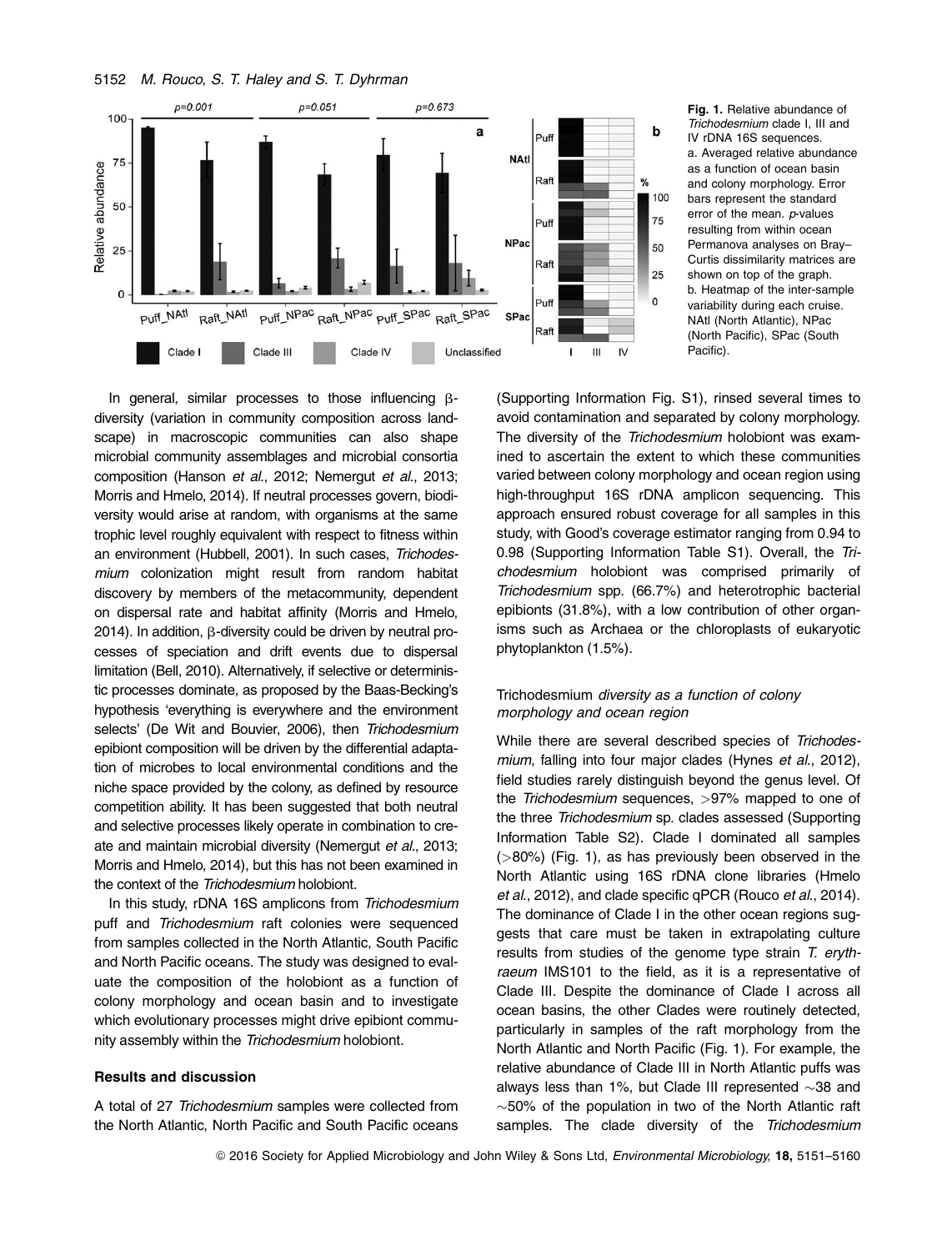community, assessed using a two-way Permanova test on Bray–Curtis dissimilarity distance matrices, significantly differed between puffs and rafts in the North Atlantic  $(F_{8,1} = 3.27, p = 0.001)$  and the North Pacific ( $F_{8,1} = 5.44$ ,  $p = 0.05$ ), but not the South Pacific ( $F_{5,1} = 0.22$ ,  $p = 0.673$ ). These findings also suggest that individual Trichodesmium colonies might not be clonal and likely are comprised of multiple species from several clades. Although DNA sequencing was performed on samples of  $\sim$ 10–20 pooled colonies, all of the North Atlantic and North Pacific puff samples, for instance, had a similar Clade I and III percentage (Fig. 1b). This pattern would be difficult to replicate if colonies were clonal, since it would require repeated consistent sampling of  $\sim$ 9 Clade I and  $\sim$ 1 Clade III colonies in each sample. Trichodesmium species and colony morphologies can have different physiological capabilities (e.g., Hutchins et al., 2007; 2013; Webb et al., 2007; Dyhrman et al., 2009; Chappell and Webb, 2010; Hynes et al., 2012) and the differences in Trichodesmium colony clade diversity observed here could underpin physiological differences observed between colonies of these two morphologies in the field, such as those related to phosphorus (Orchard et al., 2010), iron (Achilles et al., 2003; Rubin et al. 2011) or  $CO<sub>2</sub>$  metabolism (Gradoville et al., 2014).

Trichodesmium species in the laboratory tend to have different colony morphologies (Hynes et al., 2012), and colonies of different morphologies are sometimes separated in the field as a potential proxy for segregating species. Although morphology does not appear to be a good proxy for species or even clade, the colonies could represent a distinct niche for epibiont colonization, either as a result of the physical difference in morphology or because of the distinct mix of Trichodesmium clades present, particularly, as shown here, in the North Atlantic and North Pacific.

#### Epibiont diversity of the Trichodesmium holobiont

Although Trichodesmium spp. dominated the colony 16S rDNA sequences, >30% of the total 16S rDNA sequences were from putative epibiont populations, predominately heterotrophic bacteria (31.8%). Only a very low number of sequences (12 010, or 1.3%) mapped to 16S sequences of chloroplasts from eukaryotic phytoplankton (Supporting Information Table S3). Of those, 11 720 sequences (1.25%) were from diatoms, which are sometimes observed in tight association with colonies (Hynes et al., 2009). Although previous field studies found moderate numbers of cyanobacteria, such as Phormidum, Plectonema and Lyngbya, associated with Trichodesmium colonies (Siddiqui et al., 1992; Hewson et al., 2009; Hmelo et al., 2012), here only 1074 sequences (0.11%) were from cyanobacterial groups other than Trichodesmium. The relative abundance of non-Trichodesmium cyanobacteria in Trichodesmium colonies might vary depending on the total concentration of these organisms in the surrounding water, and how colonies were processed prior to sequencing. These associations warrant further scrutiny, but were a small component of the total observations.

A recent study near Station ALOHA, in the North Pacific, reported high numbers of Calothrix-like heterocystous cyanobionts in 75% of the Trichodesmium puff colonies (Momper et al., 2015). This association with a cyanobiont that fixes nitrogen with a temporal offset to Trichodesmium could influence colony derived nitrogen-fixation budgets depending on its prevalence and distribution (Momper et al., 2015). It has been suggested that this association is a mutualistic relationship where the cyanobiont alleviates Trichodesmium nitrogen stress at night while taking advantage of Trichodesmium buoyancy to exploit new niches (Momper et al., 2015). Overall, only 0.04% of the sequences in our study represented Calothrix-like members, found mostly in the North Pacific and North Atlantic oceans, and a significant differentiation between the raft and puff morphology was not observed (Supporting Information Table S3 – see Cyanobacteria, Family I). Although our data expand the observed distribution of this association to the North Atlantic, it appears that this association is not a consistent feature of puffs in general, and it may be that it is only seasonally present at high abundances, or it is perhaps linked to a particular Trichodesmium species that was not routinely present in our samples.

The Alphaproteobacteria (29.3%), Gammaproteobacteria (29.1%), Sphingobacteria (18.5%) and Flavobacteria (4.6%) dominated the epibiont communities across all samples (Supporting Information Table S3, Fig. S2), consistent with other lower resolution studies in both the North Atlantic (Hmelo et al., 2012; Van Mooy et al., 2012) and South Pacific oceans (Hewson et al., 2009). Species within these phyla have previously been found in association with other phytoplankton groups such as diatoms (Amin et al., 2012; Sison-Mangus et al., 2014) and cyanobacteria (Stevenson and Waterbury, 2006; Tuomainen et al., 2006). Notably, free-living bacterioplankton taxa dominant in the oligotrophic waters sampled here, such as Prochlorococcus, Synechococcus, SAR11, SAR86 or Archaea (Venter et al., 2004; Carlson et al., 2009), were either absent from colonies or found at negligible concentrations (Supporting Information Table S3). This suggests that unlike the oligotrophic organisms dominant in seawater, the epibiont communities within the Trichodesmium holobiont may be copiotrophic, benefiting from the comparatively nutrientrich environment on the surface of Trichodesmium filaments. In fact, bacteria from the class Flavobacteria appear to utilize the dissolved organic carbon and the amino acids excreted by Trichodesmium (Herbst and Overbeck, 1978; Carpenter et al., 1992; Capone et al., 1994). Little is known about the nature of the Trichodesmium-epibiont association and its potential ecological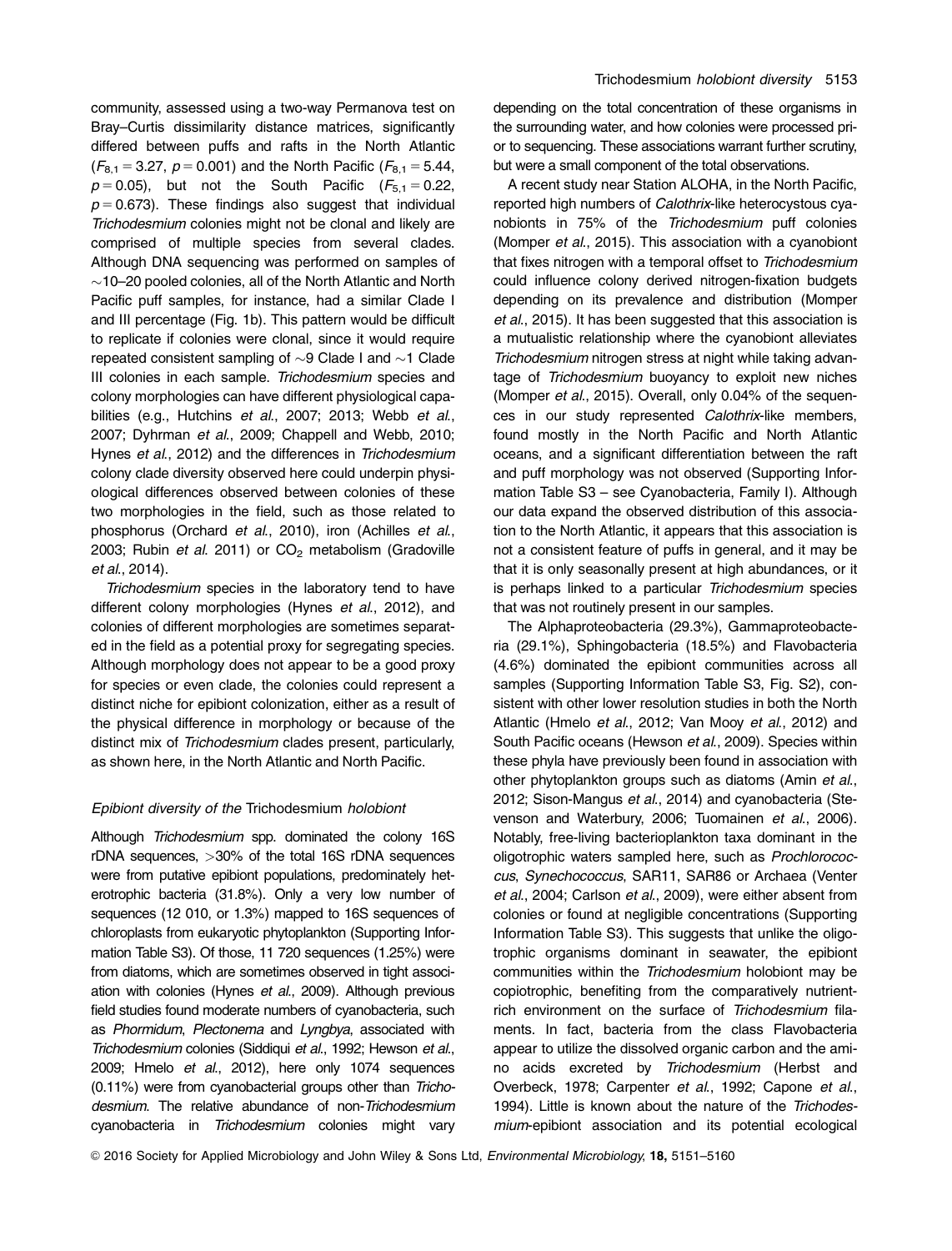



Fig. 2. Top 30 OTUs representing the epibiont community within the Trichodesmium holobiont.

On average, the top 10 OTUs represent  $\sim$ 50% of the entire epibiont community. OTU identity is given at the genus level or at the lowest taxonomic level it could be classified.

costs and benefits. Epibionts might lower the local  $O<sub>2</sub>$  concentration in the colony, which protects the oxygensensitive nitrogenase (Paerl and Pinckney, 1996).

Recent studies suggested that the Trichodesmium-epibiont interaction could also play an important role in the nutrient cycling within the colony. For instance, epibionts within the genus Microscilla sp. and Vibrio sp., which represented a high percentage of the epibiont populations in some of the North Pacific and North Atlantic samples in this study ( $\sim$ 8% and  $\sim$ 5% for *Microscilla* sp. and *Vibrio* sp. respectively; Fig. 2 and Supporting Information Table S3), are capable of acquiring iron from a variety of inorganic and organically complex iron sources due to their ability to produce siderophores (Li and Chi, 2004; Roe et al., 2012). Species of Vibrio sp. present in Trichodesmium colonies also produce a class of quorum sensing molecule, acylated homoserine lactones (AHLs), that enhance the activity of the enzyme alkaline phosphate in the colony (Van Mooy et al., 2012). This enzyme is thought to play a critical role in supplying bioavailable phosphorus to the colony (Dyhrman et al., 2002; Orchard et al., 2009; 2010). Associations between epibionts and Trichodesmium might thus allow Trichodesmium to fulfill certain metabolic requirements that it would not meet otherwise. A recent study suggested that the low coding and large intergenic regions

observed in the Trichodesmium genome might stem from a small Trichodesmium population size in a colony where heterotrophic epibionts are found at high concentrations and where gene functions might be shared (Walworth et al., 2015). This 'helper' heterotrophic bacteria model has been proposed to explain the association between the cyanobacteria Prochlorococcus sp. and its epibiont community (Morris et al., 2011). The observations here are consistent with a 'helper' heterotrophic bacteria model, but metagenome sequencing would further resolve the contribution of the epibionts to metabolic potential within the colony.

## Neutral and selective drivers of the microbial assemblage

Despite the potential functional importance of Trichodesmium-epibiont associations, little is known about the taxonomic structure or the processes contributing to epibiont assemblage within the colony. The Invsimpson index, which considers richness and relative abundance, suggested an overall higher diversity in puffs versus rafts in the North Pacific and North Atlantic populations (23.9 v 3.8 and 11.3 v 9.4 for puffs and rafts in the North Pacific and North Atlantic respectively). In order to further investigate if epibiont diversity (community composition and relative abundance) differed between colony morphology and ocean basin, epibiont sequences were clustered into operational taxonomic units (OTUs) based on 97% sequencing identity. Cluster analyses identified an average of 641  $\pm$  194 OTUs per sample (Supporting Information Table S1), approximately 30 times higher than the average richness observed by Hmelo et al. (2012), a study which did not use next-generation sequencing. Rank abundance curves followed the power law decay distribution typically observed in microbial communities (Bell, 2001), where  $\sim$ 10 OTUs represented more than 50% of the community whereas low abundant OTUs, below 0.1%, represented most of the diversity in the sample (Fig. 2, Supporting Information Fig. S3).

Neither ocean basin ( $F_{21,2}$ = 2.4,  $p$  = 0.12) nor colony morphology ( $F_{21.1}$  = 0.03,  $p$  = 0.87) had a significant effect on community richness, explored by the number of OTUs per sample. However, epibiont communities were not homogeneous across all samples and both region and colony morphology significantly affected community diversity and composition (Supporting Information Table S4). Analyses within each region revealed that puffs and rafts in the North Pacific and North Atlantic contained significantly mutually exclusive epibiont communities (Fig. 3). Morris and Hmelo (2014) suggested that distinct community patterns across colony morphologies could be explained as a result of lottery competition theory (Sale, 1977; Morris and Hmelo, 2014), where each colony is randomly filled by a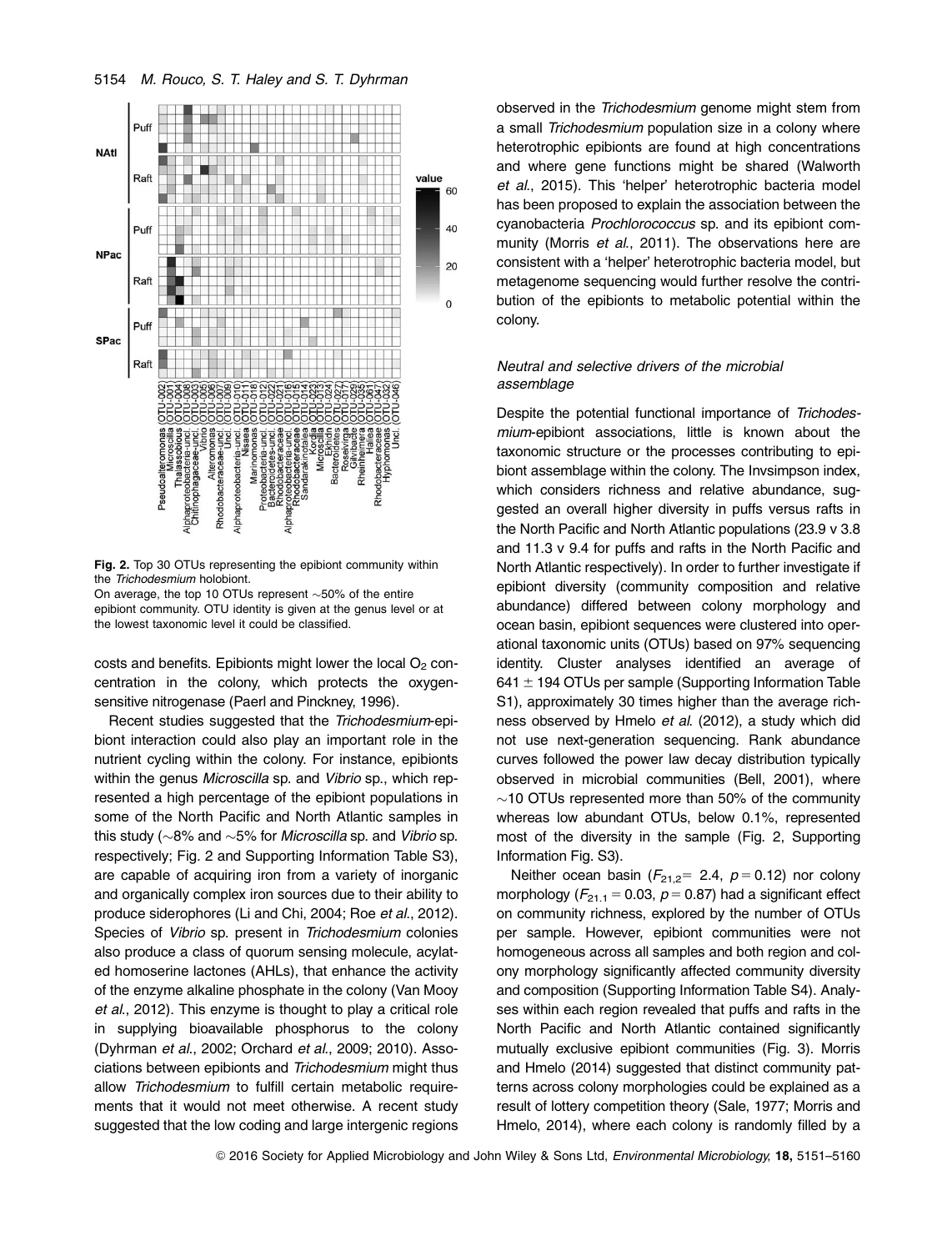

Fig. 3. Epibiont community diversity across ocean basins and colony morphologies. a. First two dimensions of classic multidimensional scaling of Bray–Curtis dissimilarity distances. Ellipses represent 95% confidence intervals. Each dot represents one sample, color and shape coded by ocean basin and colony morphology. NAtl (North Atlantic), NPac (North Pacific), SPac (South Pacific). b. Results from pairwise Permanova testing (9999 permutations) of Bray–Curtis dissimilarities of puffs and rafts within each ocean basin and of puffs or rafts across ocean basins, after multiple test correction. Solid line indicates significant differences between pairs ( $p < 0.05$ ) and dashed line indicates absence of significant differences. Black dots represent sampling locations. P (puffs), R

group of ecologically and functionally redundant epibionts that compete for settlement on the surface (Simberloff and Dayan, 1991). However, in this study puffs and rafts at each station were sampled from the same water at the same time. If communities were merely defined as a result of the lottery hypothesis, it is unlikely that a distinct raft and puff community would be consistently observed in colonies in the same water mass. Rather, the consistent differences in epibiont diversity between these two morphologies may be driven by selective forces, given that puffs and rafts could represent distinct niches either as a result of the physical difference in morphology or because of the distinct mix of Trichodesmium clades present. In fact, statistical differences in epibiont diversity between puffs and rafts were only observed in the North Atlantic and North Pacific, where the Trichodesmium diversity between colony morphology was also significantly different (Fig. 1).

An analysis of the PICRUSt predicted metabolic capacities (Langille et al., 2013) encoded by the epibiont communities (a total of 5019 KEGG orthologs: 4927, 4734 and 4650 for the North Atlantic, North Pacific and South Pacific respectively), revealed significant differences between the raft and the puff communities (Fig. 4). These differences are magnified in the North Atlantic (90 KEGG orthologs) and North Pacific oceans (241 KEGG orthologs), relative to the South Pacific (only 4 KEGG orthologs) (Fig. 4, Supporting Information Table S5), consistent with their relative divergence in epibiont and Trichodesmium sp. taxonomic diversity. While specific KEGG prediction by PIC-RUSt have to be interpreted with caution, given the potential biases associated with the availability of reference genomes and the selection of the hypervariable regions of 16S rDNA for taxonomic assignment (Langille et al., 2013; Smith et al., 2014), PICRUSt predictions suggested a number of potential pathways associated with nutrient and trace metal metabolism uniquely enriched in puffs or rafts in the North Pacific and North Atlantic (Fig. 4, Supporting Information Table S5, Fig. S4). For instance, a putative phosphate regulon sensor (K07636), and putative iron-related transporters (TonB-K03832, K02016), were only significantly enriched in the raft communities (Supporting Information Table S5). KEGG pathways involved in lipid transport (Supporting Information Fig. S4) were only enriched in the puff community (Supporting Information Table S5). Although metagenomic

(rafts).

© 2016 Society for Applied Microbiology and John Wiley & Sons Ltd, Environmental Microbiology, 18, 5151–5160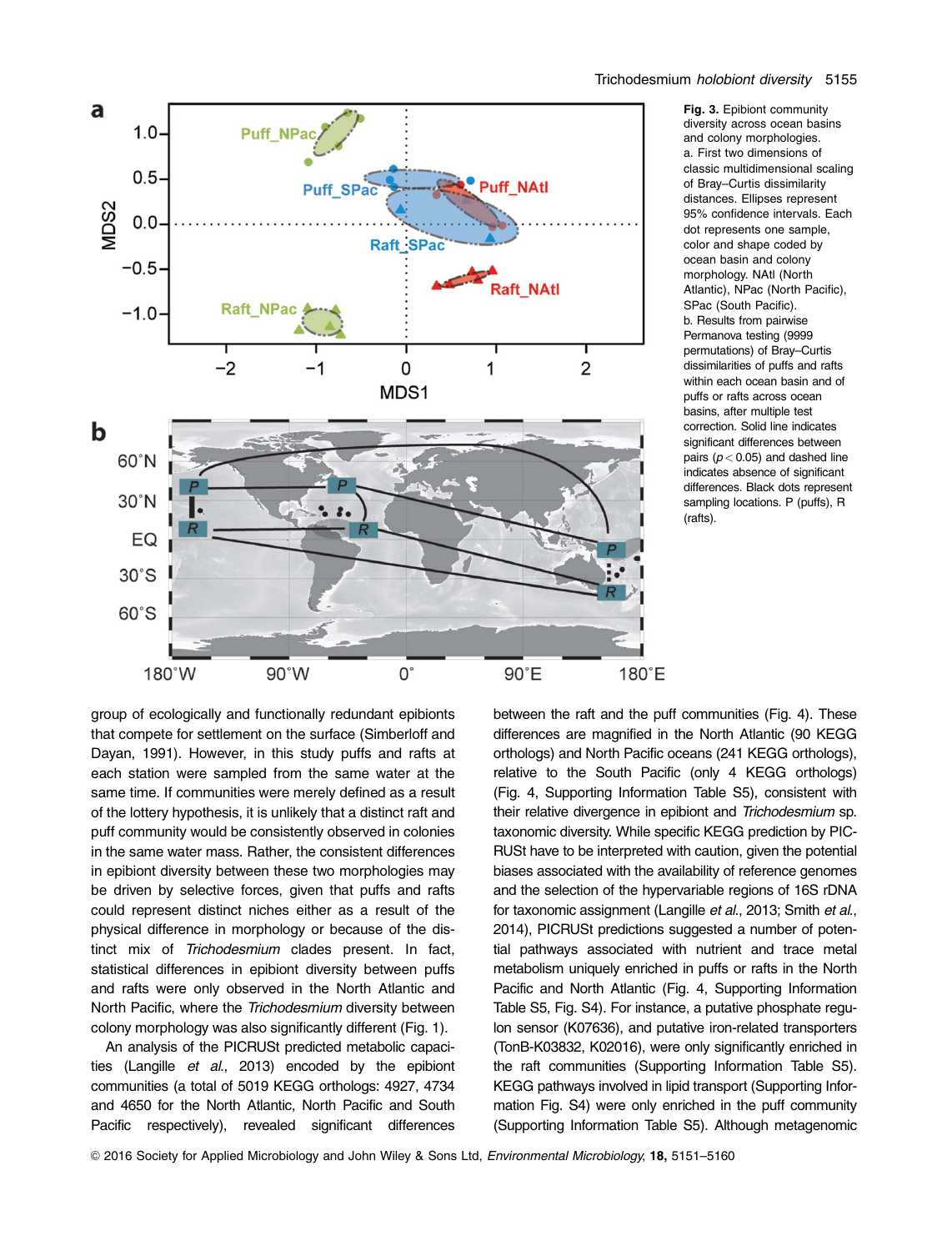



Metagenomes were inferred using PICRUSt, which predicted a total of 5019 KEGG pathways.

analyses are necessary to fully resolve the metabolic potential conferred by these epibiont communities, these results suggest that the two morphologies might be colonized by epibionts which confer distinct metabolic function. These results also emphasize the potential role of selective processes in defining the epibiont community composition, suggesting that puffs and rafts in the North Pacific and North Atlantic might not be colonized by ecologically and functionally redundant epibionts, but by those epibionts best suited to exploit that particular colony morphology.

Differences in epibiont diversity between regions were also examined and analyzed for each colony morphology independently. Permanova analyses revealed that epibiont diversity varied across ocean basins (Fig. 3). In addition, results from the mantel tests showed a significant distancedecay pattern (Fig. 5), indicating that the dissimilarity in epibiont communities in both the puff and raft morphology increased with increasing geographic distance. Distancedecay relationships have been observed for communities of microorganisms in a range of habitats and at various taxonomic resolutions (Green et al., 2004; Horner-Devine et al., 2004; Hewson et al., 2006; Casteleyn et al., 2010; Hanson et al., 2012), and can originate as a result of neutral and/or selective processes (Hanson et al., 2012; Nemergut et al., 2013). If ecological equivalence could be assumed for each sample across regions (i.e., the samples were collected from sites of identical environmental conditions and comprised an identical Trichodesmium sp. host composition), a distance-decay relationship could be explained solely by the neutral forces of differential speciation, community drift or dispersal limitation. However, different ocean regions represent distinct physicochemical environments (Sohm et al.,



Fig. 5. Distance-decay curves for the epibiont communities obtained from mantel test analyses.

a. Raft morphology. b. Puff morphology.

2011), and disparate physiological strategies have already been observed between Trichodesmium sp. in the North Pacific and North Atlantic oceans (Hynes et al., 2009; Chappell et al., 2012). This suggests that the distance-decay pattern can also be driven by selective processes, following the Baas-Becking hypothesis 'everything is everywhere and the environment selects' (De Wit and Bouvier, 2006), where the epibiont community will represent the best-fit community. The influence of neutral and selective processes cannot be separated to explain differences in epibiont diversity across oceans, and it is likely that these two processes occur in combination. Taken together, these data suggest that associations between Trichodesmium and the epibionts are not random, but rather the epibionts might be selected according to their metabolic potential to best exploit regional biogeochemistry or local micro-environment within the colony, including Trichodesmium spp. composition.

## Conclusion

This study characterized the Trichodesmium holobiont with unprecedented resolution, and significant differences were observed in the epibiont communities between both ocean basins and colony morphologies. These data suggest that the heterotrophic epibionts are essential members of the Trichodesmium holobiont, and that while neutral processes might contribute to the structure of these communities, selective processes might play an important role in structuring the epibionts that best suits the Trichodesmium community and best exploits the local environmental

© 2016 Society for Applied Microbiology and John Wiley & Sons Ltd, Environmental Microbiology, 18, 5151-5160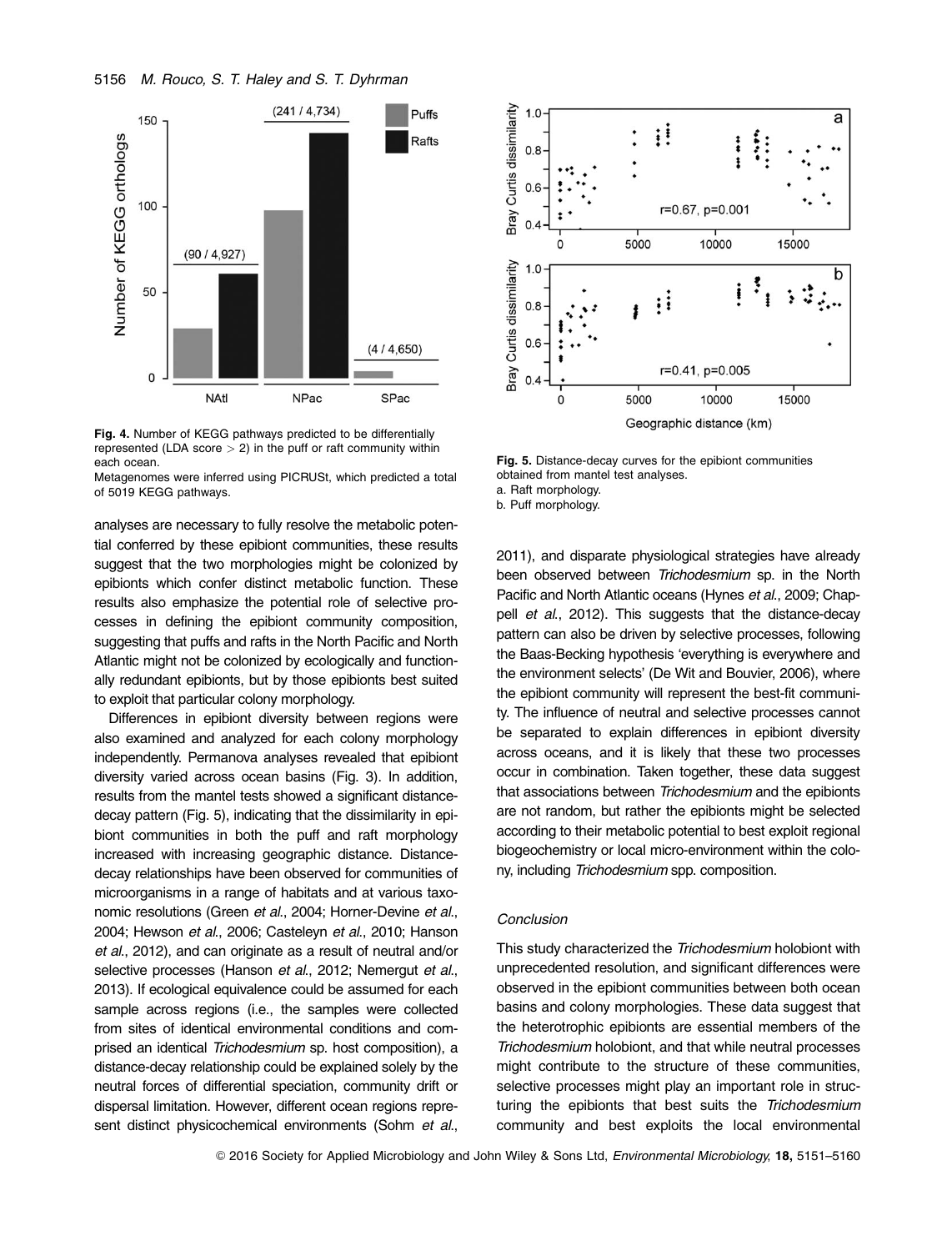conditions. The distinct Trichodesmium holobiont populations associated with colony morphology and ocean region likely contribute to the known heterogeneity in the activities and physiological ecology of Trichodesmium. This may explain the difficulties associated with the prediction of Trichodesmium bloom formation and nitrogen fixation patterns in the ocean, which do not typically consider the metabolic potential conferred by the epibiont community. An increased effort to identify these epibiont communities and their metabolic potential will help to further unravel the ecological relevance of these associations as well as their present and future contributions to global nutrient cycles.

### Experimental procedures

#### Field sample collection

A total of 27 samples were collected during a cruise transect in the South Pacific (SPAC, March 2007), North Atlantic (X804, May 2008) and as part of a time series sampling in the North Pacific at station ALOHA (PHORII, September 2013) (Supporting Information Fig. S1). Trichodesmium colonies were collected from the near surface (approximately within the top 25 m) using a handheld 130 um net. Single colonies were picked and transferred into  $0.2 \mu m$  filtered local surface water collected at 5 m with a Rosette sampling device. To avoid potential contamination, and to assure that only organisms tightly associated with Trichodesmium were sequenced, colonies were rinsed in fresh  $0.2 \mu m$  filtered local surface water three more times. Then, colonies were separated into two morphologies, 'rafts' (colonies with a parallel organization of trichomes), and 'puffs' (colonies with a radial organization of the trichomes). Between 10 and 20 washed Trichodesmium puffs or rafts were filtered onto 47 mm, 10  $\mu$ m polycarbonate filters, which were then placed in 2 ml cryovials, snap-frozen and stored in liquid nitrogen until DNA extraction was performed.

#### DNA extraction

DNA was extracted from each filter using the Power Plant Pro DNA Isolation Kit (MoBio Laboratories, Carlsbad, CA), which has been shown to be the most robust DNA extraction kit for Trichodesmium samples (Hynes, 2009). Sample filters were transferred to bead tubes provided by the kit and extracted following the manufacturer's instructions. DNA was eluted in 50– 100 µl of elution solution and the DNA samples were kept at  $-20^{\circ}$ C until DNA sequencing was performed.

#### rDNA 16S library construction

DNA from each sample was sent to Argonne National Laboratory (Lemont, IL) for paired-end sequencing  $(2 \times 150$  bp) of partial 16S rDNA genes using the Illumina Miseq platform. Genomic DNA was amplified using the Earth Microbiome Project barcoded primer set, adapted for the MiSeq platform by adding nine extra bases in the adapter region of the forward amplification primer that support paired-end sequencing. As suggested by Kozich et al. (2013) and Mizrahi-Man et al.

(2013) for short-read sequencing strategies, the V4 region of the 16S rDNA gene (515F-806R) was amplified, using regionspecific primers that included the Illumina flowcell adapter sequences. The reverse amplification primer also contained a twelve base barcode sequence for the later distinction of individual sample sequences (Caporaso et al., 2011; 2012). Each 25 µl PCR reaction contained 12 µl of MoBio PCR Water (Certified DNA-Free), 10  $\mu$ l of 5 Prime HotMasterMix (1x), 1  $\mu$ l of Forward Primer (5  $\mu$ M concentration, 200 pM final), 1  $\mu$ l Golay Barcode Tagged Reverse Primer (5 µM concentration, 200 pM final) and  $1\mu$  of template DNA. The conditions for PCR were as follows: 94°C for 3 min to denature the DNA, with 35 cycles at  $94^{\circ}$ C for 45 s,  $50^{\circ}$ C for 60 s and  $72^{\circ}$ C for 90 s; with a final extension of 10 min at 72°C to ensure complete amplification. The PCR amplicons were quantified using PicoGreen (Invitrogen, Carlsbad, CA). Once quantified, different volumes of each of the products were pooled into a single tube so that each amplicon was represented equally. This pool was then cleaned up using UltraClean® PCR Clean-Up Kit (MoBIO), and then quantified using a Qubit (Invitrogen). After quantification, the molarity of the pool was determined and diluted down to 2 nM, denatured and then diluted to a final concentration of 6.75 pM with a 10% PhiX spike for sequencing on the Illumina MiSeq. Sequencing was performed as described previously (Caporaso et al., 2012).

#### rDNA 16S sequence analyses

rDNA 16S sequences were processed using modules implemented in the Mothur v.1.34.0 software following Kozich et al. (2013). Briefly, any sequences with ambiguous bases or homopolymers longer than eight bases were removed from the data set and sequences were trimmed to a uniform length of 253 bp. Sequences were aligned using the SILVA-compatible alignment database available within Mothur and chimeric sequences were removed using Uchime (Edgar et al., 2011). Unique sequences were then classified by a Bayesian approach using the Mothurformatted version of the RDP training set (v.9) with an 80% cutoff. Sequences unique to Trichodesmium sp. (624 599 sequences, 67.7%) were extracted and assigned to three different Trichodesmium clades (Clade I, III and IV) by mapping to rDNA 16S sequences obtained from Hynes et al. (2012), after Janson et al. (1999) and Lundgren et al. (2005) (Supporting Information Table S2), using the classify.seqs command implemented in Mothur. Herein, Clade I is represented by sequences mapping to T. thiebautii and T. tenue Z-1, Clade III is represented by sequences mapping to T. havanum F34-5, T. erythraeum K-02#2 and T. erythraeum 21-75 and Clade IV is represented by sequences mapping to T. contortum and T. tenue (accession numbers AF013028 and AF013029 respectively). A bacterial-epibiont-only dataset (298 174 sequences, 31.8%) was created by removing any sequences classified as 'chloroplast' (which included Trichodesmium sp. sequences and other photosynthesizers), 'mitochondrial', 'archaeal' or 'unknown'. Bacterial-epibiont-only sequences were clustered into OTUs based on 97% sequencing identity. Depth coverage was assessed using Good's coverage estimator calculated in Mothur. Venn diagrams were created within Mothur to visualize the number of OTUs shared between ocean basins or colony morphology. To analyze the effects of morphology and ocean basin on both epibiont community composition (species

© 2016 Society for Applied Microbiology and John Wiley & Sons Ltd, Environmental Microbiology, 18, 5151-5160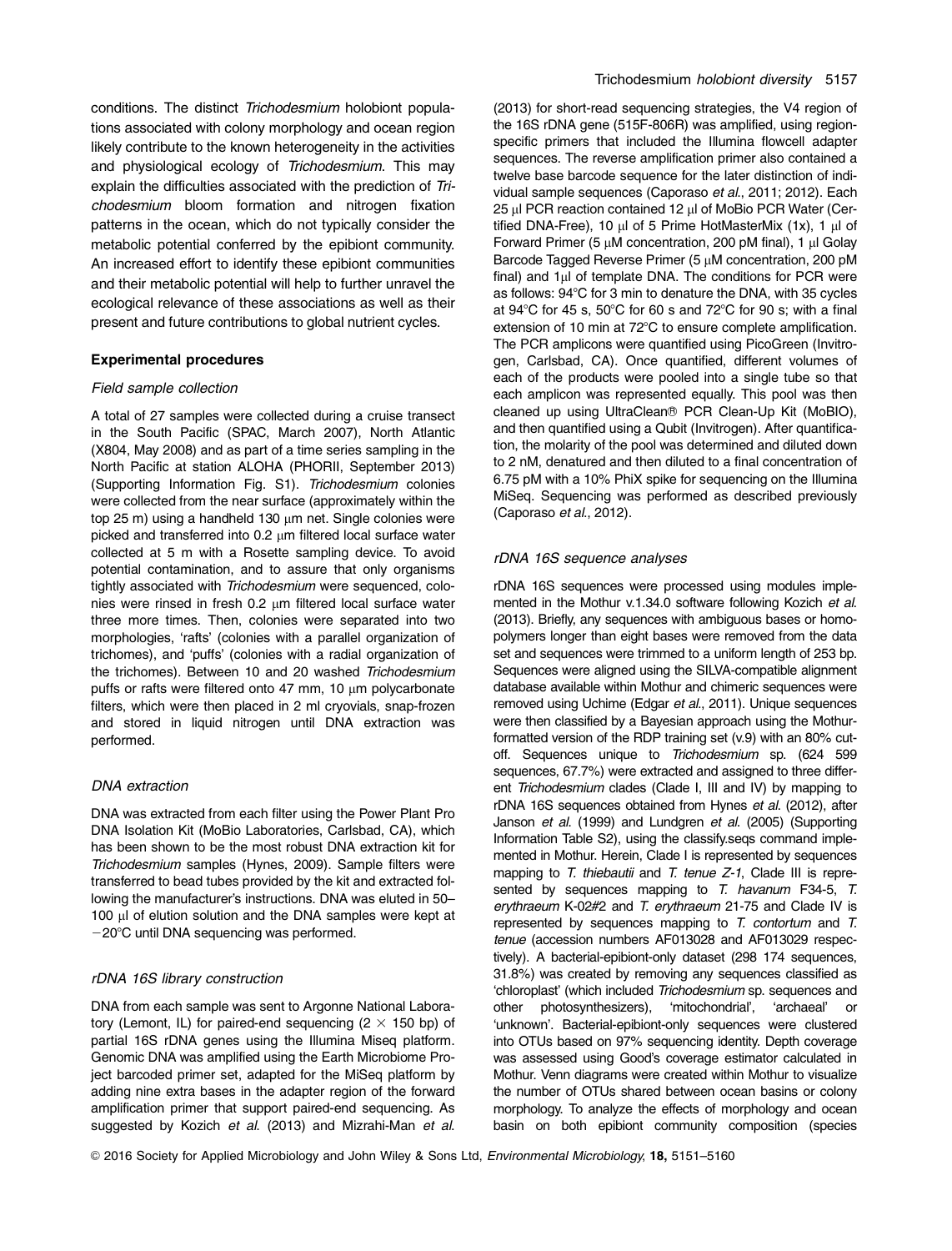### 5158 M. Rouco, S. T. Haley and S. T. Dyhrman

richness) and community structure (species relative abundances) a two-way Permanova was performed using a Bray–Curtis dissimilary distance matrix (Anderson, 2001). Permanova tests were also performed separately with both morphology and ocean basin as fixed effects in the Trichodesmium and the epibiont dataset and a Benjamini–Hochberg correction for multiple testing was applied, limiting the overall false discovery rate to 5% (Benjamini and Hochberg, 1995). Variance in epibiont community structure described by Bray–Curtis dissimilarities was visualized using principal coordinate analysis in R. Mantel tests testing for correlations between community dissimilarity and geographic distance were conducted for each colony morphology. All statistical tests were performed in R.

Metabolic predictions of the epibiont community were carried out on OTUs at the 97% similarity level, using PICRUSt (Langille et al., 2013) through the Galaxy server (Goecks et al., 2010). OTUs were assigned with Mothur against the Greengenes database (v5). The mean Nearest Sequenced Taxon Index, calculated by PICRUSt to provide a reliability estimation of the metagenome predictions, was in a normal range for all samples (0.099  $\pm$  0.04), according to Langille *et al.* (2013). The Linear Discriminant Analysis (LDA) Effect Size (LEfSe) algorithm (Segata et al., 2011) was used through the Galaxy server to identify significant differentially abundant microbial relevant pathways enriched in the puff or raft morphology within each ocean basin. KEGG pathways were considered differentially represented if their LDA score was higher than 2 (Segata et al., 2011). Raw sequences for each sample have been submitted to NCBI Sequence Read Archive, BIOPROJECT PRJNA314461 and SRA accession ID SRP072053.

#### Acknowledgements

This research was supported by the National Science Foundation, as part of the Center for Microbial Oceanography Research and Education (C-MORE) (NSF/EF04-24599) EDventures program, the Chemical Oceanography Program and the Biological Oceanography Program. This research was also in part funded by a grant from the Simons Foundation (SCOPE Award ID 329108, S.T.D.). This is a contribution of the Simons Collaboration on Ocean Processes and Ecology (SCOPE). We thank the captain, crew, science party and leadership personnel of all the cruises, which supported the collection of the samples, in particular Elizabeth Orchard. A special thanks is also given to Bethan Jones, Lydia Baker, Stephen Harris, Katherine Brooks and Jeff Bowman, for helpful discussions. Authors declare no conflict of interest.

#### **References**

- Achilles, K.M., Church, T.M., Wilhelm, S.W., Luther, G.W.I., and Hutchins, D.A. (2003) Bioavailability of iron to Trichodesmium colonies in the western subtropical Atlantic Ocean. Limnol Oceanogr 48: 2250–2255.
- Amin, S.A., Parker, M.S., and Armbrust, E. (2012) Interactions between diatoms and bacteria. Microbiol Mol Biol Rev 76: 667–684.
- Anagnostidis, K., and Komárek, J. (1988) Modern approach to the classification system of cyanophytes. 3 - Oscillatoriales. Arch Fur Hydrobiol Suppl 80: 327–472.
- Anderson, M.J. (2001) A new method for non-parametric multivariate analysis of variance. Austral Ecol 26: 32-46.
- Bell, G. (2001) Neutral Macroecology. Science 293: 2413-2419.
- Bell, T. (2010) Experimental tests of the bacterial distancedecay relationship. ISME J 4: 1357-1365.
- Benjamini, Y., and Hochberg, Y. (1995) Controlling the false discovery rate: a practical and powerful approach to multiple testing. J R Stat Soc Ser B 57: 289-300.
- Capone, D., Zehr, J., Paerl, H., Bergman, B., and Carpenter, E.J. (1997) Trichodesmium, a globally significant marine cyanobacterium. Science 276: 1221–1229.
- Capone, D.G., Ferrier, M.D., and Carpenter, E.J. (1994) Amino-acid cycling in colonies of the planktonic marine cyanobacterium Trichodesmium-thiebautii. Appl Environ Microbiol 60: 3989–3995.
- Caporaso, J.G., Lauber, C.L., Walters, W.A., Berg-Lyons, D., Lozupone, C.A., Turnbaugh, P.J., et al. (2011) Global patterns of 16S rRNA diversity at a depth of millions of sequences per sample. Proc Natl Acad Sci USA 108: 4516–4522.
- Caporaso, J.G., Lauber, C.L., Walters, W.A., Berg-Lyons, D., Huntley, J., Fierer, N., et al. (2012) Ultra-high-throughput microbial community analysis on the Illumina HiSeq and MiSeq platforms. ISME J 6: 1621-1624.
- Carlson, C.A., Morris, R., Parsons, R., Treusch, A.H., Giovannoni, S.J., and Vergin, K. (2009) Seasonal dynamics of SAR11 populations in the euphotic and mesopelagic zones of the northwestern Sargasso Sea. ISME J 3: 283-295.
- Carpenter, E.J., Bergman, B., Dawson, R., Siddiqui, P.J.A., Soderback, E., and Capone, D.G. (1992) Glutamine synthetase and nitrogen cycling in colonies of the marine diazotrophic cyanobacteria Trichodesmium spp. Appl Environ Microbiol 58: 3122–3129.
- Casteleyn, G., Leliaert, F., Backeljau, T., Debeer, A., Kotaki, Y., Rhodes, L., et al. (2010) Limits to gene flow in a cosmopolitan marine planktonic diatom. Proc Natl Acad Sci USA 107: 12952–12957.
- Chappell, P.D., and Webb, E.A. (2010) A molecular assessment of the iron stress response in the two phylogenetic clades of Trichodesmium. Environ Microbiol 12: 13–27.
- Chappell, P.D., Moffett, J.W., Hynes, A.M., and Webb, E.A. (2012) Molecular evidence of iron limitation and availability in the global diazotroph Trichodesmium. ISME  $J$  6: 1728– 1739.
- De Wit, R., and Bouvier, T. (2006) "Everything is everywhere, but, the environment selects"; what did Baas Becking and Beijerinck really say? Environ Microbiol 8: 755–758.
- Dyhrman, S.T., Webb, E.A., Anderson, D.M., Moffett, J.W., and Waterbury, J.B. (2002) Cell-specific detection of phosphorus stress in Trichodesmium from the Western North Atlantic. Limnol Oceanogr 47: 1832–1836.
- Dyhrman, S.T., Benitez-Nelson, C.R., Orchard, E.D., Haley, S.T., and Pellechia, P.J. (2009) A microbial source of phosphonates in oligotrophic marine systems. Nat Geosci 2: 696–699.
- Edgar, R.C., Haas, B.J., Clemente, J.C., Quince, C., and Knight, R. (2011) UCHIME improves sensitivity and speed of chimera detection. Bioinformatics 27: 2194–2200.
- Goebel, N.L., Edwards, C.A., Church, M.J., and Zehr, J.P. (2007) Modeled contributions of three types of diazotrophs to nitrogen fixation at Station ALOHA. ISME J1: 606-619.

© 2016 Society for Applied Microbiology and John Wiley & Sons Ltd, Environmental Microbiology, 18, 5151-5160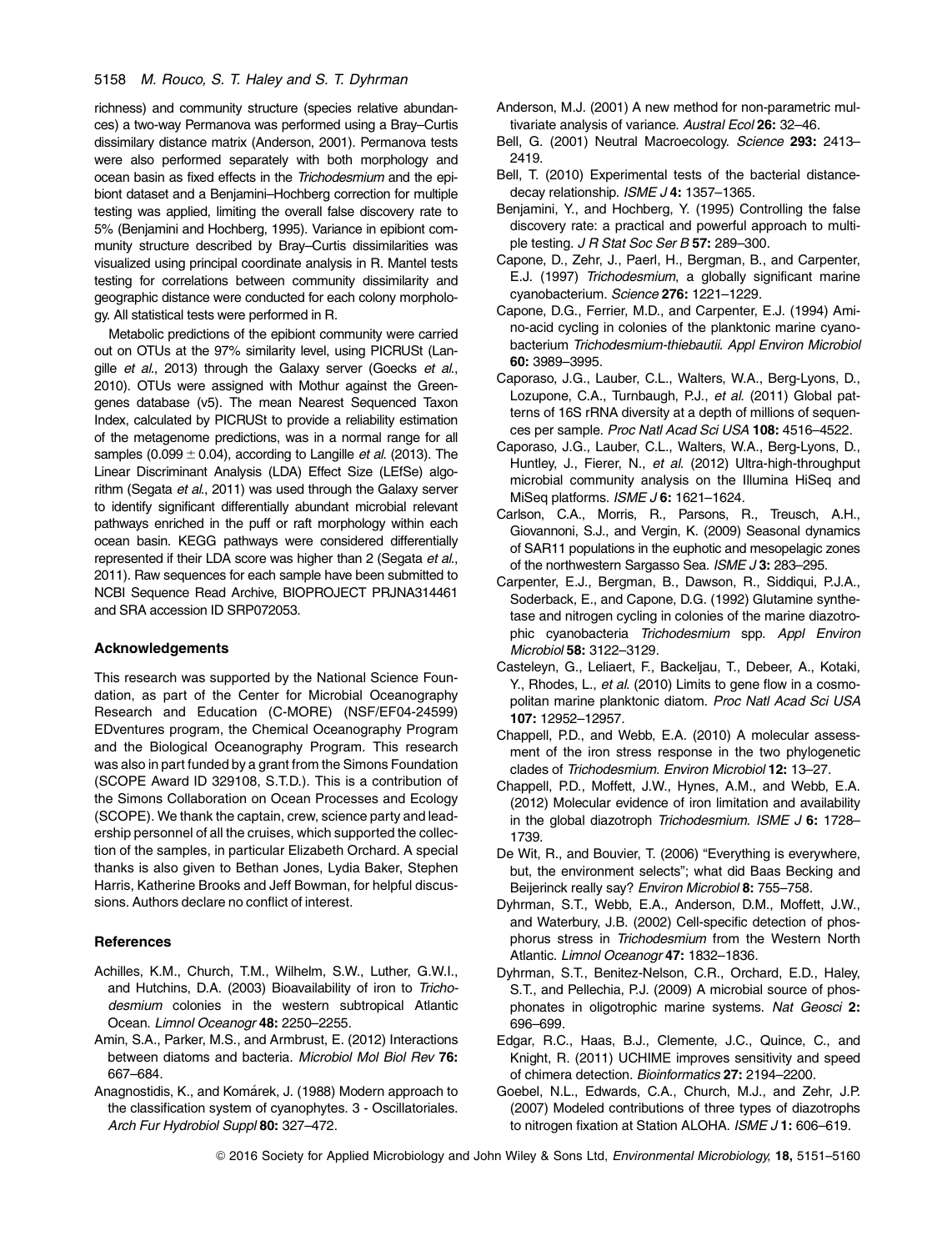- Goecks, J., Nekrutenko, A., and Taylor, J. (2010) Galaxy: a comprehensive approach for supporting accessible, reproducible, and transparent computational research in the life sciences. Genome Biol 11: R86.
- Gradoville, M.R., White, A.E., Bottjer, D., Church, M.J., and Letelier, R.M. (2014) Diversity trumps acidification: lack of evidence for carbon dioxide enhancement of Trichodesmium community nitrogen or carbon fixation at station ALOHA. Limnol Oceanogr 59: 645–659.
- Green, J.L., Holmes, A.J., Westoby, M., Oliver, I., David, B., Dangerfield, M., et al. (2004) Spatial scaling of microbial eukaryote diversity. Nature 432: 747–750.
- Hanson, C.A., Fuhrman, J.A., Horner-Devine, M.C., and Martiny, J.B.H. (2012) Beyond biogeographic patterns: processes shaping the microbial landscape. Nat Rev Microbiol 10: 497–506.
- Herbst, V., and Overbeck, J. (1978) Metabolic coupling between the alga Oscillatoria redekei and accompanying bacteria. Naturwissenschaften 65: 598–599.
- Hewson, I., Steele, J.A., Capone, D.G., and Fuhrman, J.A. (2006) Temporal and spatial scales of variation in bacterioplankton assemblages of oligotrophic surface waters. Mar Ecol Prog Ser 311: 67–77.
- Hewson, I., Poretsky, R.S., Dyhrman, S.T., Zielinski, B., White, A.E., Tripp, H.J., et al. (2009) Microbial community gene expression within colonies of the diazotroph, Trichodesmium, from the Southwest Pacific Ocean. ISME J 3: 1286–1300.
- Hmelo, L.R., Van Mooy, B., and Mincer, T. (2012) Characterization of bacterial epibionts on the cyanobacterium Trichodesmium. Aquat Microb Ecol 67: 1–14.
- Horner-Devine, M.C., Lage, M., Hughes, J.B., and Bohannan, B.J.M. (2004) A taxa-area relationship for bacteria. Nature 432: 750–753.
- Hubbell, S.P. (2001) The Unified Neutral Theory of Biodiversity and Biogeography. Princeton, NJ: Princeton University Press, p. 375.
- Hutchins, D.A., Fu, F.X., Zhang, Y., Warner, M.E., Feng, Y., Portune, K., et al. (2007)  $CO<sub>2</sub>$  control of Trichodesmium  $N<sub>2</sub>$ fixation, photosynthesis, growth rates, and elemental ratios: implications for past, present, and future ocean biogeochemistry. Limnol Oceanogr 52: 1293–1304.
- Hutchins, D.A., Fei-Xue, F., Webb, E.A., Walworth, N., and Tagliabue, A. (2013) Taxon-specific response of marine nitrogen fixers to elevated carbon dioxide concentrations. Nat Geosci 6: 790–795.
- Hynes, A. (2009) Diversity of the marine cyanobacterium Trichodesmium: characterization of the Woods Hole culture collection and quantification of field populations. PhD Thesis. Massachusetts Institute of Technology and Woods Hole Oceanographic Institution.
- Hynes, A.M., Chappell, P.D., Dyhrman, S.T., Doney, S.C., and Webb, E.A. (2009) Cross-basin comparison of phosphorus stress and nitrogen fixation in Trichodesmium. Limnol Oceanogr 54: 1438–1448.
- Hynes, A.M., Webb, E.A., Doney, S.C., and Waterbury, J.B. (2012) Comparison of cultured Trichodesmium (Cyanophyceae) with species characterized from the field. J Phycol 48: 196–210.
- Janson, S., Bergman, B., Carpenter, E.J., Giovannoni, S.J., and Vergin, K. (1999) Genetic analysis of natural

populations of the marine diazotrophic cyanobacterium Trichodesmium. FEMS Microbiol Ecol 30: 57–65.

- Kozich, J.J., Westcott, S.L., Baxter, N.T., Highlander, S.K., and Schloss, P.D. (2013) Development of a dual-index sequencing strategy and curation pipeline for analyzing amplicon sequence data on the miseq illumina sequencing platform. Appl Environ Microbiol 79: 5112–5120.
- Langille, M.G.I., Zaneveld, J., Caporaso, J.G., McDonald, D., Knights, D., Reyes, J.A., et al. (2013) Predictive functional profiling of microbial communities using 16S rRNA marker gene sequences. Nat Biotechnol 31: 814–821.
- Letelier, R.M., and Karl, D.M. (1996) Role of Trichodesmium spp. in the productivity of the subtropical North Pacific Ocean. Mar Ecol Prog Ser 133: 263–273.
- Li, J., and Chi, Z. (2004) Siderophores from marine microorganisms and their applications. J Ocean Univ China 3: 40-47.
- Lundgren, P., Janson, S., Jonasson, S., Singer, A., and Bergman, B. (2005) Unveiling of novel radiations within Trichodesmium cluster by hetR gene sequence analysis. Appl Environ Microbiol 71: 190–196.
- Luo, Y.W., Doney, S.C., Anderson, L.A., Benavides, M., Bode, A., Bonnet, S., et al. (2012) Database of diazotrophs in global ocean: abundances, biomass and nitrogen fixation rates. Earth Syst Sci Data Discuss 5: 47–106.
- Mizrahi-Man, O., Davenport, E.R., and Gilad, Y. (2013) Taxonomic classification of bacterial 16S rRNA genes using short sequencing reads: evaluation of effective study designs. PLoS One 8: e53608.
- Momper, L.M., Reese, B.K., Carvalho, G., Lee, P., and Webb, E.A. (2015) A novel cohabitation between two diazotrophic cyanobacteria in the oligotrophic ocean. ISME J 9: 882-893.
- Morris, J.J., and Hmelo, L.R. (2014) Organizing principles for marine microbial consortia. PF Kemp [ed.]. Eco-DAS IX Symposium Proceedings. Waco, TX: Association for the Science of Limnology and Oceanography.
- Morris, J.J., Johnson, Z.I., Szul, M.J., Keller, M., and Zinser, E.R. (2011) Dependence of the cyanobacterium Prochlorococcus on hydrogen peroxide scavenging microbes for growth at the ocean's surface. PLoS One 6: e16805.
- Nemergut, D.R., Schmidt, S.K., Fukami, T., O'neill, S.P., Bilinski, T.M., Stanish, L.F., et al. (2013) Patterns and processes of microbial community assembly. Microbiol Mol Biol Rev 77: 342–356.
- Orchard, E.D., Webb, E.A., and Dyhrman, S.T. (2009) Molecular analysis of the phosphorus starvation response in Trichodesmium spp. Environ Microbiol 11: 2400–2411.
- Orchard, E.D., Ammerman, J.W., Lomas, M.W., and Dyhrman, S.T. (2010) Dissolved inorganic and organic phosphorus uptake in Trichodesmium and the microbial community: the importance of phosphorus ester in the Sargasso Sea. Limnol Oceanogr 55: 1390–1399.
- Orcutt, K.M., Rasmussen, U., Webb, E.A., Waterbury, J.B., Gundersen, K., and Bergman, B. (2002) Characterization of Trichodesmium spp. by genetic techniques. Appl Environ Microbiol 68: 2236–2245.
- Paerl, H.W., and Pinckney, J.L. (1996) A mini-review of microbial consortia: their roles in aquatic production and biogeochemical cycling. Microb Ecol 31: 225-247.
- Paerl, H.W., Bebout, B.M., and Prufert, L.E. (1989) Bacterial associations with marine Oscilatoria sp. (Trichodesmium sp.) populations: ecophysiological implications. J Phycol 25: 773–784.
- © 2016 Society for Applied Microbiology and John Wiley & Sons Ltd, Environmental Microbiology, 18, 5151–5160